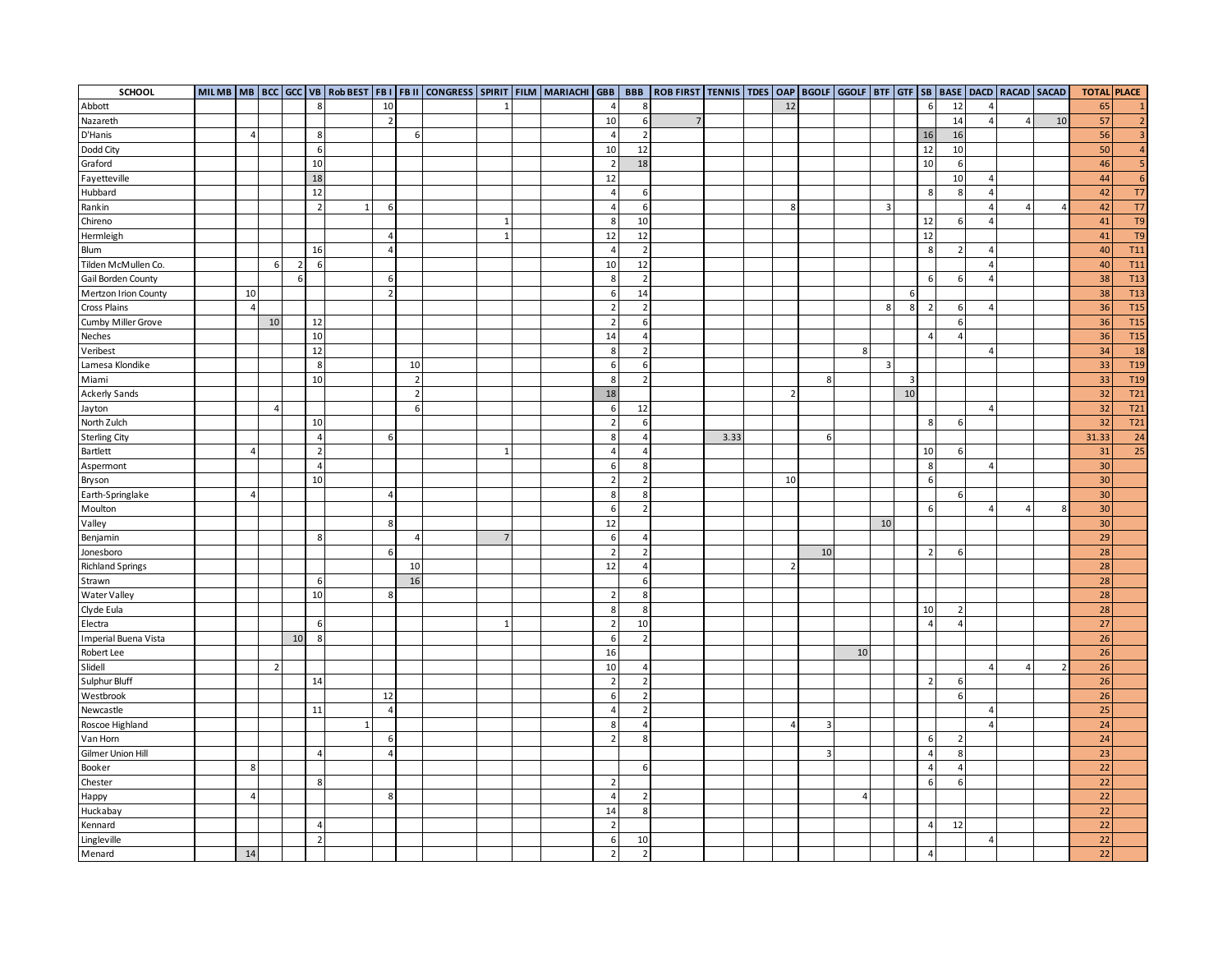| SCHOOL                    |                |   |   |                |                          |                          |              |                |  |                          |                | MILMB   MB   BCC   GCC   VB   R0b BEST   FB II   CONGRESS   SPIRIT   FILM   MARIACHI   GBB   BBB   ROB FIRST   TENNIS   TDES   OAP   BGOLF   GGOLF   GTF   GTF   SB   BASE   DACD   RACAD   SACAD |      |                |                |   |                |                |                         |  | <b>TOTAL PLACE</b> |  |
|---------------------------|----------------|---|---|----------------|--------------------------|--------------------------|--------------|----------------|--|--------------------------|----------------|---------------------------------------------------------------------------------------------------------------------------------------------------------------------------------------------------|------|----------------|----------------|---|----------------|----------------|-------------------------|--|--------------------|--|
| Trinidad                  |                |   |   | 6              |                          |                          |              |                |  |                          | 10             |                                                                                                                                                                                                   |      | 6              |                |   |                |                |                         |  | 22                 |  |
| Whiteface                 | 12             |   |   |                |                          |                          |              |                |  | 8                        | $\overline{2}$ |                                                                                                                                                                                                   |      |                |                |   |                |                |                         |  | 22                 |  |
| Wildorado                 |                |   |   | 10             |                          | $\overline{2}$           |              |                |  | $\overline{2}$           | 8              |                                                                                                                                                                                                   |      |                |                |   |                |                |                         |  | 22                 |  |
| Medina                    |                |   |   | 6              | $\overline{4}$           |                          |              |                |  |                          |                |                                                                                                                                                                                                   |      |                |                |   | 6              | 4              |                         |  | 21                 |  |
| Spur                      |                |   | 8 |                | 6                        |                          |              | $\overline{1}$ |  | $\overline{4}$           | $\overline{2}$ |                                                                                                                                                                                                   |      |                |                |   |                |                |                         |  | 21                 |  |
| Vernon Northside          |                |   |   | 6              |                          |                          |              | $\overline{3}$ |  | $\overline{2}$           |                |                                                                                                                                                                                                   |      |                |                |   | 8              | $\overline{2}$ |                         |  | 21                 |  |
| May                       |                |   |   |                | 16                       |                          |              |                |  | $\overline{2}$           | $\overline{2}$ |                                                                                                                                                                                                   |      |                |                |   |                |                |                         |  | 20                 |  |
| Saint Jo                  |                |   |   | $\overline{2}$ | 6                        |                          |              |                |  |                          | $\overline{2}$ |                                                                                                                                                                                                   |      |                |                |   | $\overline{a}$ | 6              |                         |  | 20                 |  |
| Munday                    | $\overline{4}$ |   |   |                |                          |                          |              | 5              |  | $\overline{4}$           | $\overline{4}$ |                                                                                                                                                                                                   |      |                | 2 <sup>1</sup> |   |                |                |                         |  | 19                 |  |
| Balmorhea                 |                |   |   | $\overline{2}$ |                          | 6                        |              |                |  | $\overline{4}$           | 6              |                                                                                                                                                                                                   |      |                |                |   |                |                |                         |  | 18                 |  |
| Bloomburg                 |                |   |   |                |                          |                          |              |                |  | 8                        |                |                                                                                                                                                                                                   |      |                |                |   | 10             |                |                         |  | 18                 |  |
| Calvert                   |                |   |   | $\overline{2}$ |                          | $\overline{2}$           |              |                |  |                          | 14             |                                                                                                                                                                                                   |      |                |                |   |                |                |                         |  | 18                 |  |
| Coolidge                  |                |   |   | $\overline{2}$ | 6                        |                          |              |                |  | 8                        |                |                                                                                                                                                                                                   |      |                |                |   |                | $\overline{2}$ |                         |  | 18                 |  |
| Crosbyton                 | 6              |   |   |                |                          | $\overline{\phantom{a}}$ |              |                |  | $\overline{2}$           | $\overline{2}$ |                                                                                                                                                                                                   |      |                |                |   | $\overline{a}$ | $\overline{2}$ |                         |  | 18                 |  |
| Ector                     |                |   |   |                |                          |                          |              |                |  | $\overline{4}$           | $\overline{2}$ |                                                                                                                                                                                                   |      |                |                |   | $\overline{A}$ | 8              |                         |  | 18                 |  |
| Knippa                    |                |   |   |                |                          |                          |              |                |  |                          | 8              |                                                                                                                                                                                                   |      |                |                |   |                | 6              | $\sqrt{2}$              |  | 18                 |  |
| Oakwood                   |                |   |   | $\overline{4}$ |                          | 8                        |              |                |  | $\overline{2}$           | $\overline{2}$ |                                                                                                                                                                                                   |      |                |                |   |                | $\overline{2}$ |                         |  | 18                 |  |
| Throckmorton              | $\overline{4}$ |   |   |                |                          | 6                        |              |                |  | 8                        |                |                                                                                                                                                                                                   |      |                |                |   |                |                |                         |  | 18                 |  |
| Barksdale Nueces Canyon   | $\overline{4}$ |   |   |                |                          |                          | $\mathbf{1}$ |                |  | 6                        | $\overline{2}$ |                                                                                                                                                                                                   | 3.33 |                |                |   |                |                |                         |  | 16.33              |  |
| Follett                   |                |   |   |                |                          | 6                        |              |                |  |                          | $\overline{2}$ |                                                                                                                                                                                                   |      |                |                |   |                | $\overline{2}$ | $\overline{\mathbf{r}}$ |  | 16                 |  |
| Fort Davis                |                |   |   | 6              | $\overline{z}$           |                          |              |                |  |                          | $\overline{a}$ |                                                                                                                                                                                                   |      |                |                |   |                |                | $\sqrt{2}$              |  | 16                 |  |
| Fruitvale                 |                |   |   | $\overline{4}$ |                          |                          |              |                |  |                          |                |                                                                                                                                                                                                   |      |                |                |   | 8              |                | $\overline{4}$          |  | 16                 |  |
| Gordon                    |                |   |   |                |                          | 6                        |              |                |  | $\overline{a}$           |                |                                                                                                                                                                                                   |      |                |                |   | 4              | $\overline{2}$ |                         |  | 16                 |  |
| Ira                       |                |   |   |                | $\overline{\phantom{a}}$ |                          |              |                |  | $\overline{2}$           | $\overline{2}$ |                                                                                                                                                                                                   |      |                |                |   |                | 10             |                         |  | 16                 |  |
| Leakey                    |                |   |   | $\overline{4}$ | $\overline{2}$           |                          |              |                |  |                          |                |                                                                                                                                                                                                   |      |                |                |   | 6              | $\overline{2}$ |                         |  | 16                 |  |
| Oglesby                   |                |   |   | 6              |                          | 6                        |              |                |  | $\overline{2}$           | $\overline{2}$ |                                                                                                                                                                                                   |      |                |                |   |                |                |                         |  | 16                 |  |
| Overton Leverett's Chapel |                |   |   | 8              | $\mathcal{I}$            |                          |              |                |  |                          |                |                                                                                                                                                                                                   |      |                |                |   |                | 6              |                         |  | 16                 |  |
| Round Top-Carmine         |                |   |   | $10\,$         |                          |                          |              |                |  |                          |                |                                                                                                                                                                                                   |      |                |                |   |                | 6              |                         |  | 16                 |  |
| Saltillo                  |                | 8 |   |                |                          |                          |              |                |  | $\overline{4}$           | $\overline{4}$ |                                                                                                                                                                                                   |      |                |                |   |                |                |                         |  | 16                 |  |
| San Isidro                |                |   |   | 10             |                          |                          |              |                |  | $\overline{2}$           | $\overline{4}$ |                                                                                                                                                                                                   |      |                |                |   |                |                |                         |  | 16                 |  |
| Texline                   |                |   |   |                |                          |                          |              |                |  |                          | 16             |                                                                                                                                                                                                   |      |                |                |   |                |                |                         |  | 16                 |  |
| Wells                     |                |   |   |                |                          |                          |              |                |  | $\overline{4}$           | 6              |                                                                                                                                                                                                   |      |                |                |   | 6              |                |                         |  | 16                 |  |
| Baird                     | $\overline{a}$ |   |   |                |                          |                          |              |                |  | $\overline{\phantom{a}}$ | $\overline{4}$ |                                                                                                                                                                                                   |      |                |                |   |                | $\overline{4}$ |                         |  | 14                 |  |
| Claude                    | $\overline{4}$ |   |   |                |                          |                          |              |                |  | $\Delta$                 |                |                                                                                                                                                                                                   |      |                |                |   | $\overline{2}$ |                | $\sqrt{2}$              |  | 14                 |  |
| Lometa                    |                |   |   |                | $\overline{a}$           |                          |              |                |  | $\overline{4}$           | 6              |                                                                                                                                                                                                   |      |                |                |   |                |                |                         |  | 14                 |  |
| Nordheim                  |                |   |   | 6              |                          |                          |              |                |  | 4                        | 4              |                                                                                                                                                                                                   |      |                |                |   |                |                |                         |  | 14                 |  |
| O'Donnell                 | $\overline{4}$ |   |   |                |                          |                          |              |                |  | $\overline{2}$           | $\overline{2}$ |                                                                                                                                                                                                   |      |                |                |   |                | $\overline{2}$ | $\Delta$                |  | 14                 |  |
| Runge                     |                |   |   | $\overline{4}$ |                          |                          |              |                |  |                          | $\overline{2}$ |                                                                                                                                                                                                   |      |                |                |   | $\overline{4}$ | $\overline{4}$ |                         |  | 14                 |  |
| San Perlita               |                |   |   | 6              |                          |                          |              |                |  | $\overline{2}$           | $\overline{4}$ |                                                                                                                                                                                                   |      |                |                |   | $\overline{2}$ |                |                         |  | 14                 |  |
| Whitharral                |                |   |   |                |                          | $\overline{2}$           |              |                |  | $\overline{2}$           | 10             |                                                                                                                                                                                                   |      |                |                |   |                |                |                         |  | 14                 |  |
| Paducah                   |                |   |   | $\overline{2}$ |                          |                          |              |                |  |                          | $\overline{4}$ |                                                                                                                                                                                                   |      |                |                | 6 |                |                |                         |  | 13                 |  |
| Benavides                 |                |   |   | $\overline{4}$ |                          |                          |              |                |  |                          |                |                                                                                                                                                                                                   |      |                |                |   | $\Delta$       | Δ              |                         |  | 12                 |  |
| Cherokee                  |                |   |   |                |                          | $\overline{4}$           |              |                |  | $\overline{4}$           | $\overline{4}$ |                                                                                                                                                                                                   |      |                |                |   |                |                |                         |  | 12                 |  |
| Garden City               |                |   |   |                | $\overline{2}$           |                          |              |                |  |                          | $\overline{4}$ |                                                                                                                                                                                                   |      |                | $6 \mid$       |   |                |                |                         |  | 12                 |  |
|                           |                |   |   |                |                          |                          |              |                |  |                          | 8              |                                                                                                                                                                                                   |      | $\overline{2}$ |                |   |                |                |                         |  | 12                 |  |
| Lenorah Grady<br>Lorenzo  |                |   |   |                |                          |                          |              |                |  | $\overline{2}$<br>6      | 6              |                                                                                                                                                                                                   |      |                |                |   |                |                |                         |  | 12                 |  |
|                           |                |   |   |                |                          | 12                       |              |                |  |                          |                |                                                                                                                                                                                                   |      |                |                |   |                |                |                         |  | 12                 |  |
| Matador Motley County     |                |   |   |                |                          | $\overline{2}$           |              |                |  | $\overline{2}$           |                |                                                                                                                                                                                                   |      |                |                |   |                |                |                         |  | 12                 |  |
| Morgan                    |                |   |   |                |                          |                          |              |                |  |                          | 8              |                                                                                                                                                                                                   |      |                |                |   |                |                |                         |  | 12                 |  |
| Perrin-Whitt              |                |   |   | $\overline{2}$ |                          |                          |              |                |  |                          | 6              |                                                                                                                                                                                                   |      |                |                |   |                | $\overline{4}$ |                         |  | 12                 |  |
| Priddy                    |                |   |   | 8              |                          |                          |              |                |  | 6                        | 6              |                                                                                                                                                                                                   | 3.33 |                |                |   |                |                |                         |  | 11.33              |  |
| Utopia                    |                |   |   |                |                          |                          |              |                |  |                          |                |                                                                                                                                                                                                   |      |                |                |   |                |                |                         |  |                    |  |
| Rocksprings               |                |   |   |                |                          |                          |              |                |  | 8                        | $\overline{2}$ |                                                                                                                                                                                                   |      |                |                |   |                |                |                         |  | 11                 |  |
| Anton                     |                |   |   |                |                          | 8                        |              |                |  | $\overline{2}$           |                |                                                                                                                                                                                                   |      |                |                |   |                |                |                         |  | 10                 |  |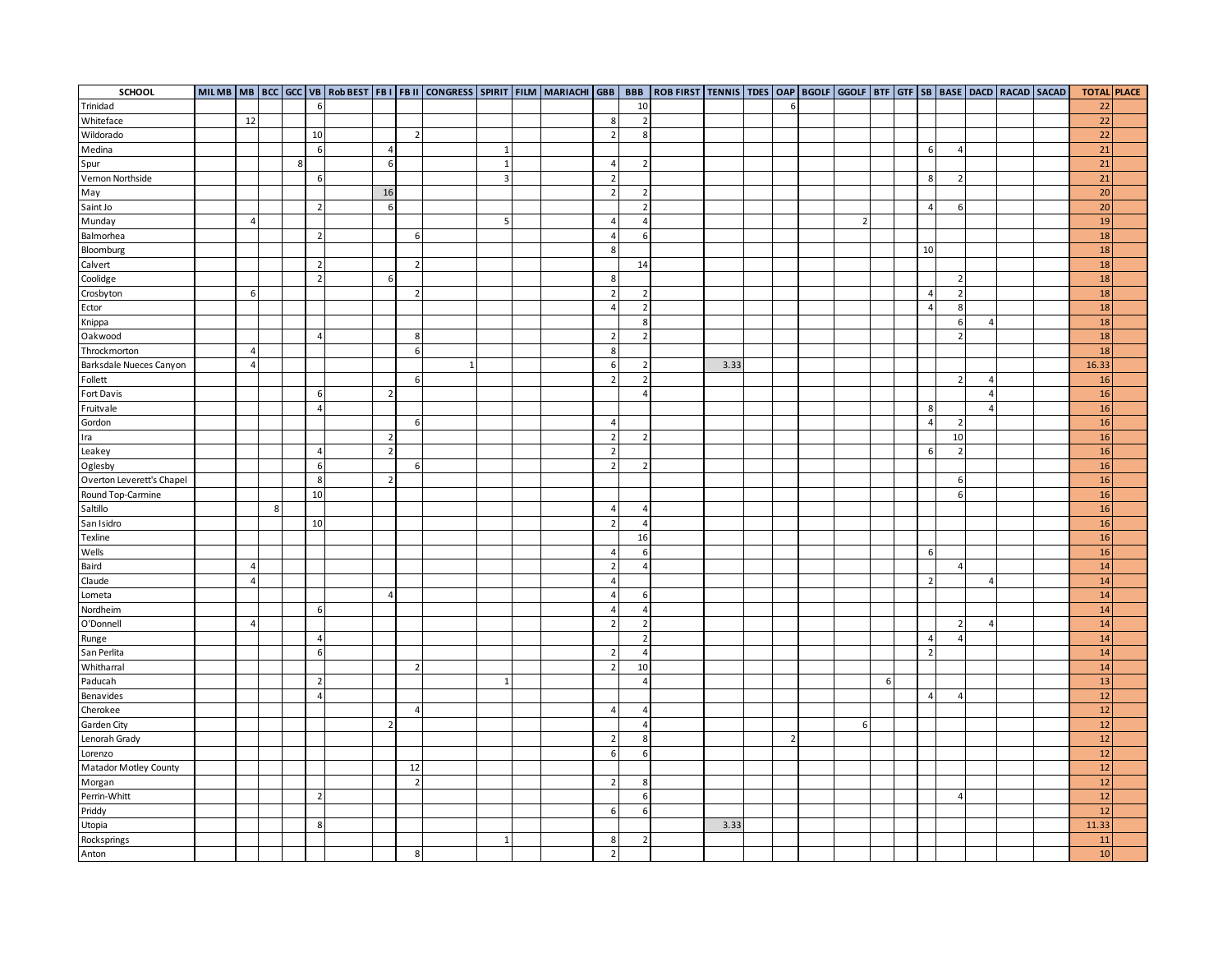| SCHOOL                      |                |   |                |              |                |                | MILMB MB BCC GCC VB ROBBEST FBI   FBII CONGRESS SPIRIT FILM MARIACHI GBB   BBB   ROB FIRST TENNIS   TDES OAP   BGOLF   GGOLF   BTF   GTF   SB   BASE   DACD   RACAD   SACAD |  |                |                          |  |  |  |                         |                |                |                |   | <b>TOTAL PLACE</b> |  |
|-----------------------------|----------------|---|----------------|--------------|----------------|----------------|-----------------------------------------------------------------------------------------------------------------------------------------------------------------------------|--|----------------|--------------------------|--|--|--|-------------------------|----------------|----------------|----------------|---|--------------------|--|
| Aquilla                     |                |   |                |              |                |                |                                                                                                                                                                             |  | $6 \mid$       | $\overline{4}$           |  |  |  |                         |                |                |                |   | 10                 |  |
| Avalon                      |                |   | $\overline{4}$ |              | $\overline{z}$ |                |                                                                                                                                                                             |  |                | $\overline{2}$           |  |  |  |                         | $\overline{2}$ |                |                |   | 10                 |  |
| Avinger                     |                |   |                |              |                |                |                                                                                                                                                                             |  | $\overline{2}$ | 6                        |  |  |  |                         |                | $\overline{2}$ |                |   | $10\,$             |  |
| Gustine                     |                |   | 6              |              |                |                |                                                                                                                                                                             |  | $\overline{2}$ | $\overline{2}$           |  |  |  |                         |                |                |                |   | 10                 |  |
| Henrietta Midway            |                |   |                |              |                |                |                                                                                                                                                                             |  | $\overline{4}$ | 6                        |  |  |  |                         |                |                |                |   | 10                 |  |
| High Island                 |                |   | 6              |              |                |                |                                                                                                                                                                             |  |                |                          |  |  |  |                         |                | $\overline{4}$ |                |   | 10                 |  |
| Knox City                   | $\overline{4}$ |   |                |              | $\overline{2}$ |                |                                                                                                                                                                             |  | $\overline{2}$ | $\overline{2}$           |  |  |  |                         |                |                |                |   | 10                 |  |
| Kress                       |                |   |                |              |                |                |                                                                                                                                                                             |  | $\overline{2}$ | $\sqrt{2}$               |  |  |  |                         |                | 6              |                |   | 10                 |  |
| Marfa                       |                |   | $\overline{4}$ |              |                |                |                                                                                                                                                                             |  | $\overline{2}$ |                          |  |  |  |                         | $\overline{4}$ |                |                |   | 10                 |  |
| Meadow                      |                |   |                |              | $\overline{2}$ |                |                                                                                                                                                                             |  | $\overline{2}$ | $\overline{2}$           |  |  |  |                         |                |                | $\overline{4}$ |   | 10                 |  |
| Nocona Prairie Valley       |                |   | 6              |              |                |                |                                                                                                                                                                             |  | $\overline{2}$ | $\overline{2}$           |  |  |  |                         |                |                |                |   | 10                 |  |
| Roby                        |                | 4 |                |              |                |                |                                                                                                                                                                             |  | $\overline{4}$ | $\overline{2}$           |  |  |  |                         |                |                |                |   | 10                 |  |
| UT-Tyler Academy, Tyler     |                |   |                |              |                |                |                                                                                                                                                                             |  |                |                          |  |  |  |                         |                |                | $\overline{4}$ | 6 | $10$               |  |
| Zavalla                     |                |   |                |              |                |                |                                                                                                                                                                             |  | 8              | $\overline{2}$           |  |  |  |                         |                |                |                |   | 10                 |  |
| Austwell-Tivoli             |                |   | 6              |              |                |                |                                                                                                                                                                             |  | $\overline{2}$ |                          |  |  |  |                         |                |                |                |   | 8                  |  |
| Avery                       |                |   | $\overline{2}$ |              |                |                |                                                                                                                                                                             |  |                |                          |  |  |  |                         | $\overline{2}$ | $\overline{4}$ |                |   | $\mathbf{R}$       |  |
| Blackwell                   |                |   |                |              |                | $\overline{2}$ | $\overline{2}$                                                                                                                                                              |  |                |                          |  |  |  |                         |                |                | $\overline{4}$ |   | $\mathbf{8}$       |  |
| Bruni                       |                |   | $\overline{2}$ |              |                |                |                                                                                                                                                                             |  |                |                          |  |  |  |                         |                | 6              |                |   | 8 <sup>1</sup>     |  |
| Bynum                       |                |   | $\,$ 6         |              |                |                |                                                                                                                                                                             |  |                | $\overline{2}$           |  |  |  |                         |                |                |                |   | 8 <sup>1</sup>     |  |
| Chillicothe                 |                |   |                | $\mathbf{1}$ |                |                | $\overline{3}$                                                                                                                                                              |  |                |                          |  |  |  |                         |                |                | 4              |   | 8                  |  |
| Covington                   |                |   | $\overline{4}$ |              |                |                |                                                                                                                                                                             |  | $\overline{2}$ | $\overline{2}$           |  |  |  |                         |                |                |                |   | $\mathbf{R}$       |  |
| Eden                        |                |   |                |              |                |                |                                                                                                                                                                             |  | $\overline{2}$ | 6                        |  |  |  |                         |                |                |                |   | $\mathbf{8}$       |  |
| Evant                       |                |   | 6              |              |                |                |                                                                                                                                                                             |  | $\overline{2}$ |                          |  |  |  |                         |                |                |                |   | 8 <sup>°</sup>     |  |
| Gorman                      |                |   |                |              | $\overline{2}$ |                |                                                                                                                                                                             |  | $\overline{2}$ |                          |  |  |  |                         |                | $\overline{4}$ |                |   | $\mathbf{R}$       |  |
| Groom                       |                |   |                |              |                | 6              |                                                                                                                                                                             |  |                | $\overline{2}$           |  |  |  |                         |                |                |                |   | $\mathbf{R}$       |  |
| Guthrie                     |                |   |                |              |                |                |                                                                                                                                                                             |  | $\overline{4}$ | $\overline{4}$           |  |  |  |                         |                |                |                |   | $\mathbf{8}$       |  |
| Hart                        |                |   |                |              |                |                |                                                                                                                                                                             |  | $\overline{2}$ | $\overline{2}$           |  |  |  | $\overline{\mathbf{3}}$ |                |                |                |   | 8                  |  |
| Prairie Lea                 |                |   | 6              |              |                |                |                                                                                                                                                                             |  | $\overline{2}$ |                          |  |  |  |                         |                |                |                |   | 8 <sup>1</sup>     |  |
| Rochelle                    |                |   |                |              |                |                |                                                                                                                                                                             |  | $\overline{2}$ | $\overline{2}$           |  |  |  |                         |                |                | $\overline{a}$ |   | $\overline{8}$     |  |
| Silverton                   |                |   |                |              |                |                |                                                                                                                                                                             |  | $\overline{4}$ | $\overline{4}$           |  |  |  |                         |                |                |                |   | $\mathbf{8}$       |  |
| Zephyr                      |                |   | $\overline{2}$ |              |                |                |                                                                                                                                                                             |  | $\overline{2}$ |                          |  |  |  |                         |                |                | $\overline{4}$ |   | $\mathbf{8}$       |  |
| Penelope                    |                |   | $\overline{4}$ | 1            |                |                |                                                                                                                                                                             |  | $\overline{2}$ |                          |  |  |  |                         |                |                |                |   |                    |  |
| <b>Bowie Goldburg</b>       |                |   |                |              |                | 6              |                                                                                                                                                                             |  |                |                          |  |  |  |                         |                |                |                |   | $6 \overline{6}$   |  |
| <b>Bronte</b>               |                |   | $\overline{4}$ |              |                |                |                                                                                                                                                                             |  |                | $\overline{2}$           |  |  |  |                         |                |                |                |   | $6 \overline{6}$   |  |
| Buckholtz                   |                |   | 6              |              |                |                |                                                                                                                                                                             |  |                |                          |  |  |  |                         |                |                |                |   | $6 \overline{6}$   |  |
| Dime Box                    |                |   |                |              |                |                |                                                                                                                                                                             |  | $\overline{2}$ | 4                        |  |  |  |                         |                |                |                |   | $6 \overline{6}$   |  |
| Goodrich                    |                |   | $\overline{4}$ |              |                |                |                                                                                                                                                                             |  | $\overline{2}$ |                          |  |  |  |                         |                |                |                |   | 6                  |  |
| Loraine                     |                |   |                |              |                | 6              |                                                                                                                                                                             |  |                |                          |  |  |  |                         |                |                |                |   | $6 \overline{6}$   |  |
| Maple Three Way             |                |   | $\overline{4}$ |              |                |                |                                                                                                                                                                             |  |                |                          |  |  |  |                         | $\overline{2}$ |                |                |   | $6 \overline{6}$   |  |
| Richards                    |                |   | 6              |              |                |                |                                                                                                                                                                             |  |                |                          |  |  |  |                         |                |                |                |   | $6 \overline{6}$   |  |
| Rotan                       |                |   |                |              |                |                |                                                                                                                                                                             |  | $\overline{2}$ | $\overline{2}$           |  |  |  |                         | $\overline{2}$ |                |                |   | $6 \overline{6}$   |  |
| Santa Anna                  |                |   |                |              |                |                |                                                                                                                                                                             |  |                | $\overline{\phantom{a}}$ |  |  |  |                         | $\overline{2}$ |                |                |   | 6                  |  |
| Blanket                     |                |   |                |              |                | $\overline{4}$ |                                                                                                                                                                             |  |                |                          |  |  |  |                         |                |                |                |   | $\overline{a}$     |  |
| <b>Bluff Dale</b>           |                |   | $\overline{4}$ |              |                |                |                                                                                                                                                                             |  |                |                          |  |  |  |                         |                |                |                |   | $\overline{4}$     |  |
| <b>Briscoe Fort Elliott</b> |                |   | $\overline{2}$ |              |                |                |                                                                                                                                                                             |  | $\overline{2}$ |                          |  |  |  |                         |                |                |                |   | $\overline{4}$     |  |
| Burkeville                  |                |   | $\overline{2}$ |              |                |                |                                                                                                                                                                             |  |                | $\mathcal{P}$            |  |  |  |                         |                |                |                |   | $\overline{4}$     |  |
| Campbell                    |                |   |                |              |                |                |                                                                                                                                                                             |  | $\overline{2}$ |                          |  |  |  |                         |                | $\overline{2}$ |                |   | $\overline{a}$     |  |
| Cotton Center               |                |   |                |              |                |                |                                                                                                                                                                             |  |                |                          |  |  |  |                         |                |                | $\overline{a}$ |   | $\overline{4}$     |  |
| Cranfills Gap               |                |   |                |              |                | $\overline{4}$ |                                                                                                                                                                             |  |                |                          |  |  |  |                         |                |                |                |   | $\overline{4}$     |  |
| Gholson                     |                |   |                |              |                |                |                                                                                                                                                                             |  |                |                          |  |  |  |                         | $\overline{2}$ | $\mathcal{P}$  |                |   | $\Delta$           |  |
| Hartley                     |                |   |                |              |                |                |                                                                                                                                                                             |  | 4              |                          |  |  |  |                         |                |                |                |   | $\overline{a}$     |  |
| Harts Bluff ECHS            |                |   |                |              |                |                |                                                                                                                                                                             |  |                |                          |  |  |  |                         |                |                | $\overline{4}$ |   | $\overline{4}$     |  |
| Hedley                      |                |   |                |              |                |                |                                                                                                                                                                             |  |                | $\overline{4}$           |  |  |  |                         |                |                |                |   | 4 <sup>1</sup>     |  |